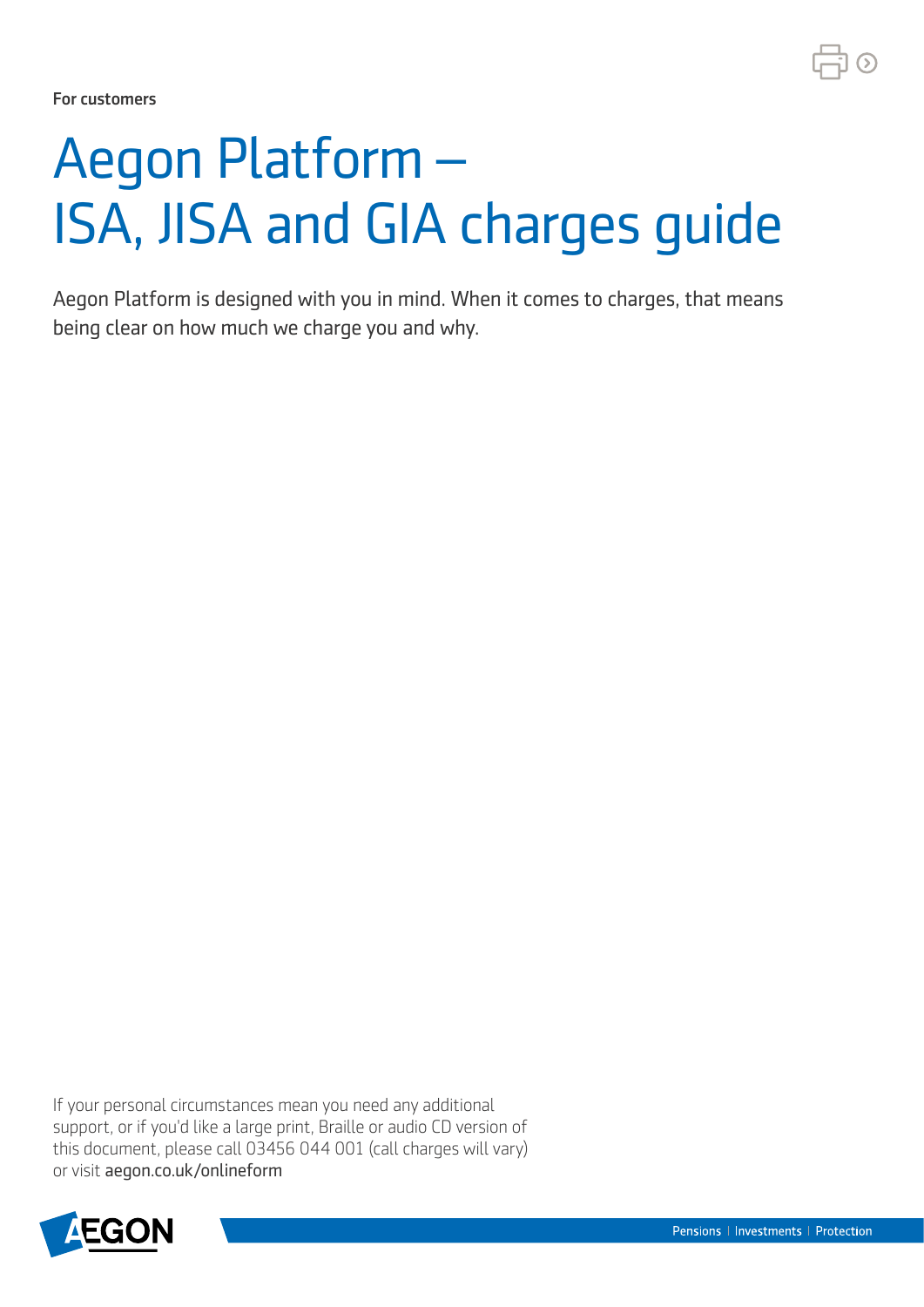This guide explains the charges that could apply to your investment with us. The charges and calculations shown are our current standard charges and calculation methods.

The charges you'll pay may vary from those detailed. To find out the charges that apply specifically to you, please see your illustration. You can find a copy by logging into your online dashboard if you have access, and viewing it in the document library.

You can also contact us at any point to request a copy of your current charges. Alternatively, if you have an adviser they can explain the charges to you.

If the charges change, we'll write (as detailed in the terms and conditions) explaining how this impacts you.

# **Contents**

| Introduction                                             | 3 |
|----------------------------------------------------------|---|
| Section 1 - the Aegon Platform annual charge             | 5 |
| Section $2$ – Investment charges                         |   |
| Investment charge                                        | 6 |
| Discretionary fund manager charge                        | 6 |
| Other investment charges                                 |   |
| Section 3 – Paying an adviser through the Aegon Platform |   |
| Paying initial adviser charges                           | 8 |
| Paying ongoing adviser charges and service charges       | 8 |
| Paying ad hoc adviser charges                            | 9 |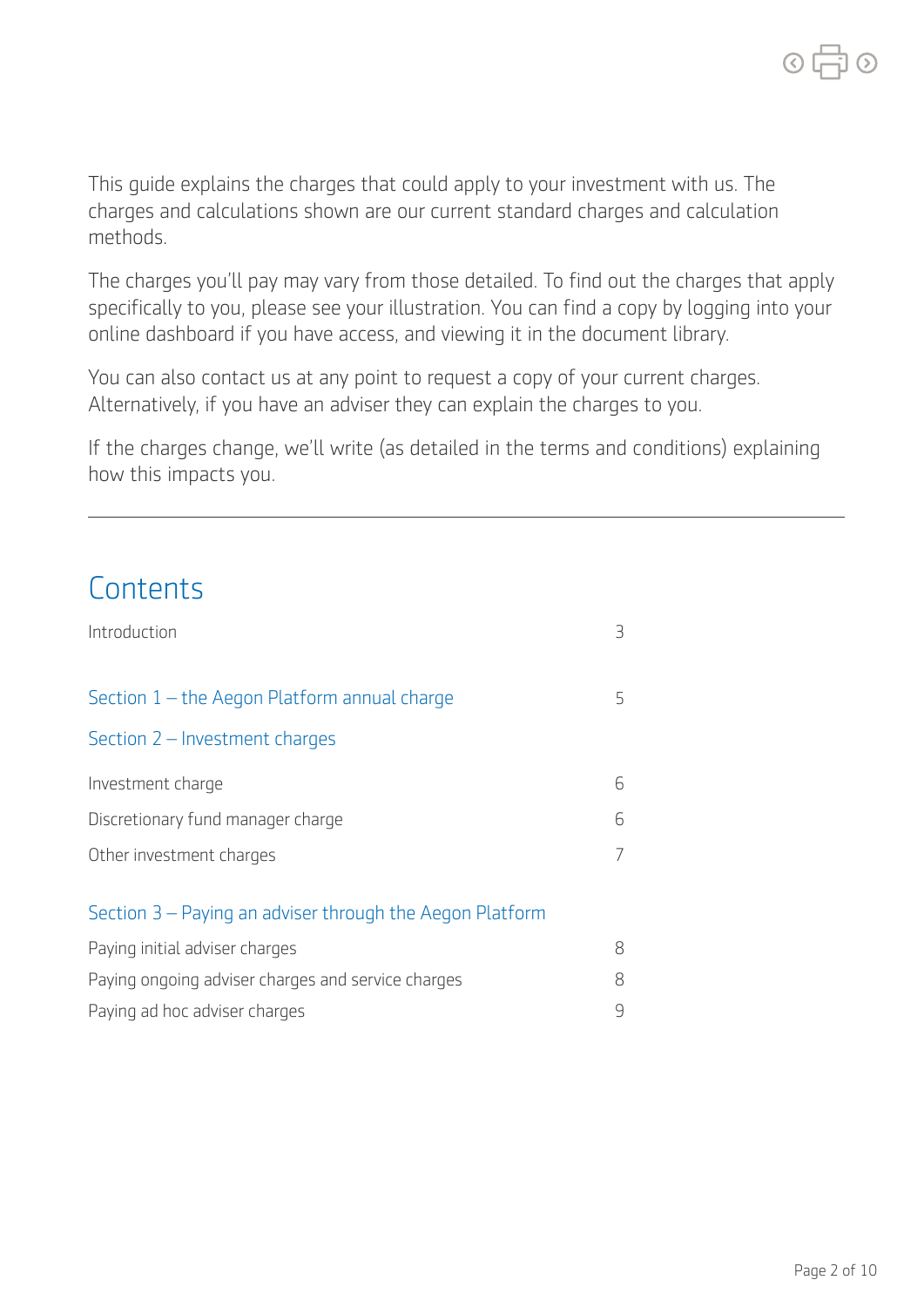# Introduction

# Products covered by this guide

- Aegon Individual Savings Account (ISA);
- Aegon Junior ISA, and
- Aegon General Investment Account (GIA).

Please note that this document doesn't cover Aegon Retirement Choices.

# Aegon JISAs

In this document 'you' means the registered contact unless the context requires otherwise, in which case 'you' means 'the child'.

Please note, all new Aegon JISA applications made on or after the 8 May 2018 will be subject to the Aegon Platform annual charge.

# Understanding the Aegon Platform charges

The Aegon Platform has a clear and flexible charging structure so you'll know exactly what you're paying for. There are three main charges associated with your Aegon Platform account:

- • Annual charge this pays for the administration of your Aegon Platform account.
- • Investment charge this covers the investment manager charge for your chosen investments.
- • Adviser charges if you have an adviser, you'll agree a fee for the advice or service they provide. If you want to, you can pay your adviser from your Aegon Platform account.

When we set up your Aegon Platform account, each product you open will have its own cash facility. The cash facility is where we deduct charges from, unless specified otherwise in this guide.

Money in your cash facility earns interest. We'll calculate interest on any cash held in your cash facility each day, and credit that amount to your cash facility once a month. You can find the current [interest rate](https://customerdashboard.aegon.co.uk/content/help-and-support.html?tab=faqs#what-rate-of-interest-is-payable-on-cash-in-my-isa-cash-facility) on our website.

Please refer to your key features for details of how we take your charges.

# How do we tell you how much you've paid?

We send you a statement showing the total costs and charges, paid over the previous 12 months once a year.

### The order we take your regular charges in

Where more than one charge is due on the same day, we'll deduct those charges in the following order:

- Annual charge;
- Ongoing adviser charge;
- Service charge, and
- Discretionary investment manager charge.

You'll find details of these charges later in this document.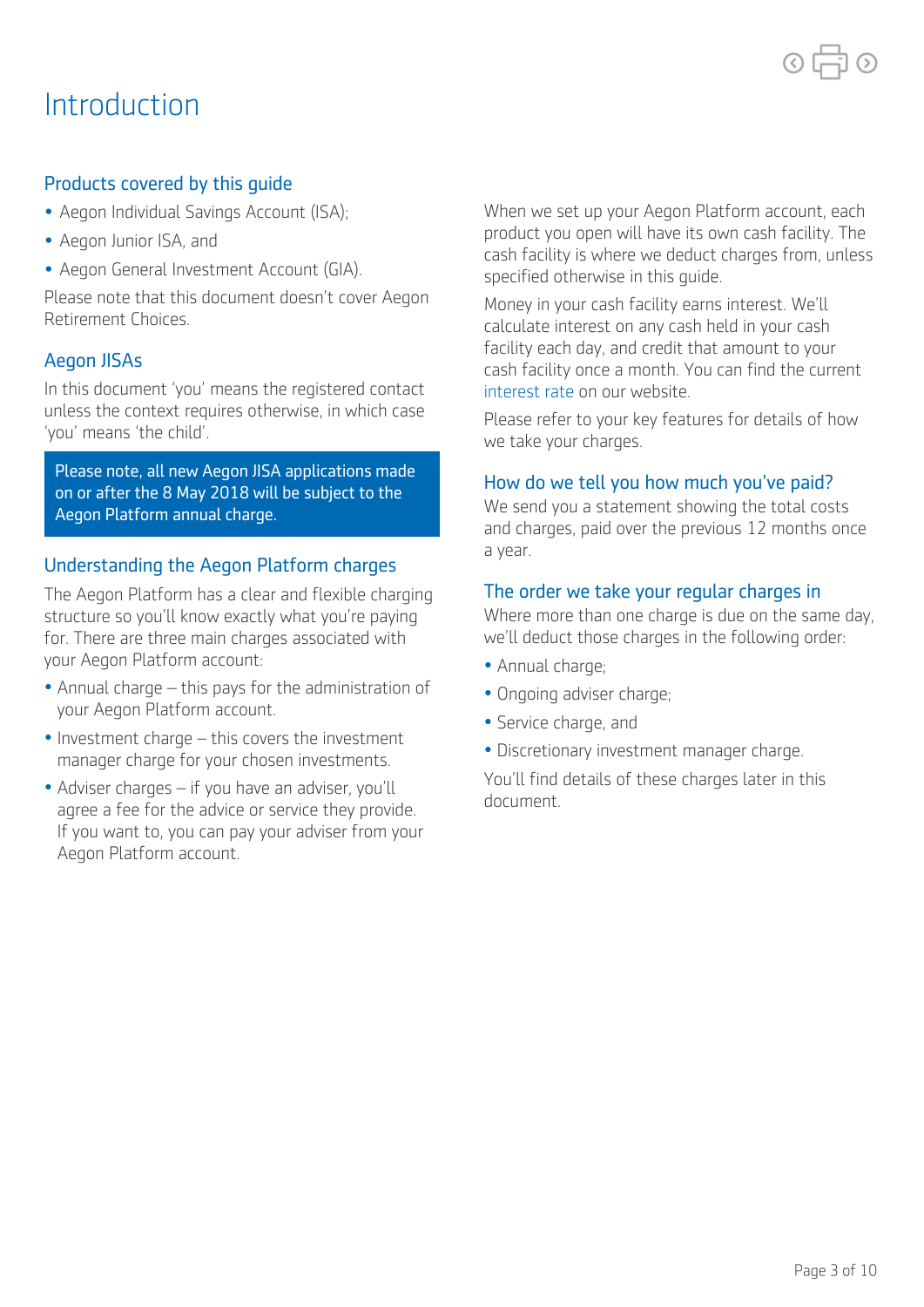

# Section 1 – the Aegon Platform annual charge

The annual charge pays for using the Aegon Platform service and the administration involved in managing your account.

# How much is the annual charge?

The amount you'll pay is based on the value of your Aegon Platform account. This means your monthly charge usually changes month to month along with the value of your investments.

To ensure you know how much you'll have to pay, we give you a breakdown of this charge in your illustration.

You can view your illustration anytime by logging into your online dashboard, if you have access, and viewing it in the document library. You can also contact us at any point to request a copy of your current charges.

Alternatively, if you have an adviser, they can explain the charges to you.

# How do you calculate the annual charge?

Although it's called an annual charge, we take payments from your product(s) once a month, rather than once a year. This means we spread the cost for you over the course of the year.

We work out the charge due each month as follows:

- We work out the value of your Aegon Platform account, including cash in a product's cash facility, on the last business day of each month.
- We then apply the charge percentage(s) shown in your illustration to this value to get the annual charge amount. We convert this to a monthly charge by dividing it by 12.

# When do you take the annual charge?

We'll deduct the charge from the cash facility of your relevant product(s) on or around the first business day of each month. If there isn't enough money in your cash facility, we'll sell some of your investments to pay the charges due. This means there may be a delay in us taking the charge whilst we wait on the money becoming available.

You can find out how the cash facility works in part 1 of your key features document.

# What if I have more than one product in my Aegon Platform account?

We'll apply the charge proportionately across your products based on the value of each product.

# What if I have a number of products on the one Aegon Platform account but I use more than one adviser?

If this applies to you, you'll pay separate annual charges on the products associated with each adviser.

For example, if you had a value of £150,000 in products across two intermediaries, £110,000 with adviser one and £40,000 with adviser two, you'll pay two separate Aegon Platform annual charges. The annual charges would be based on the values of the product(s) associated with each adviser:

- one charge based on the product(s) valued at £110,000 with adviser one, and
- a second charge based on the product(s) valued at £40,000 with adviser two.

We won't base the annual charge on a single £150,000 Aegon Platform account value which may mean that you pay more.

# If: What if I no longer have a relationship with a particular adviser?

- you instruct us you no longer want to be associated with an adviser for one or more of your products, or
- your adviser instructs us they no longer want to service one or more of your products, then

we may agree for you to continue those products on a non-intermediated basis. This means you may be moved on to a diferent annual charge used for customers without an adviser. This may mean your annual charge will increase. We'll contact you if this applies to you.

# What if I change my adviser?

If you change adviser, your annual charge might change for the products they represent.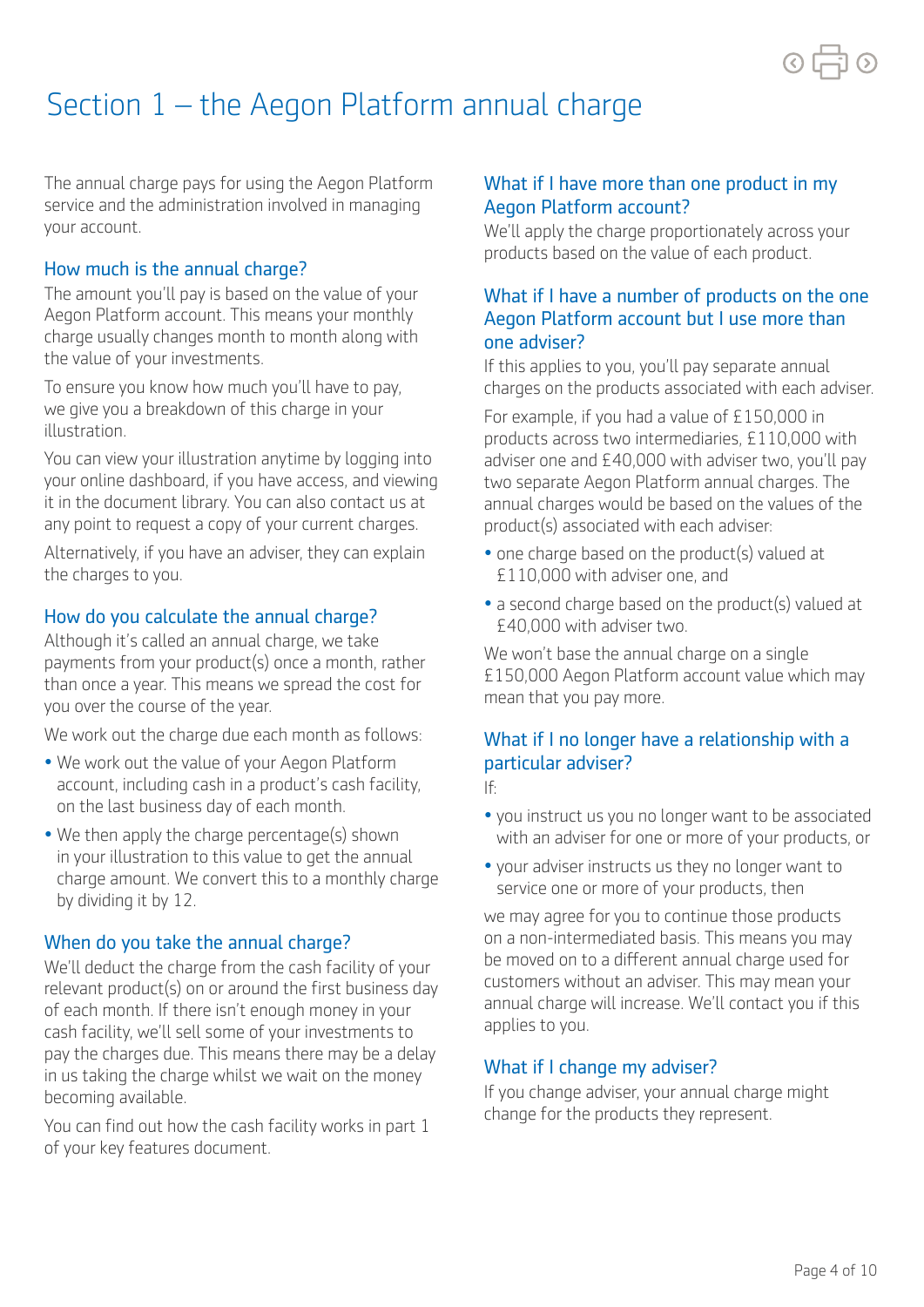# If I have a joint Aegon GIA, how does that impact my annual charge?

We hold joint Aegon GIA products as separate Aegon Platform accounts. We automatically include the value of the joint Aegon GIA when calculating the annual charge on your Aegon Platform account if:

- you're the primary holder of the joint Aegon GIA, and
- you have the same adviser relationship for your joint Aegon GIA and your own Aegon Platform account products.

If you're a secondary holder of the joint Aegon GIA, we don't take the joint Aegon GIA into account when calculating the annual charge on your Aegon Platform account.

の中の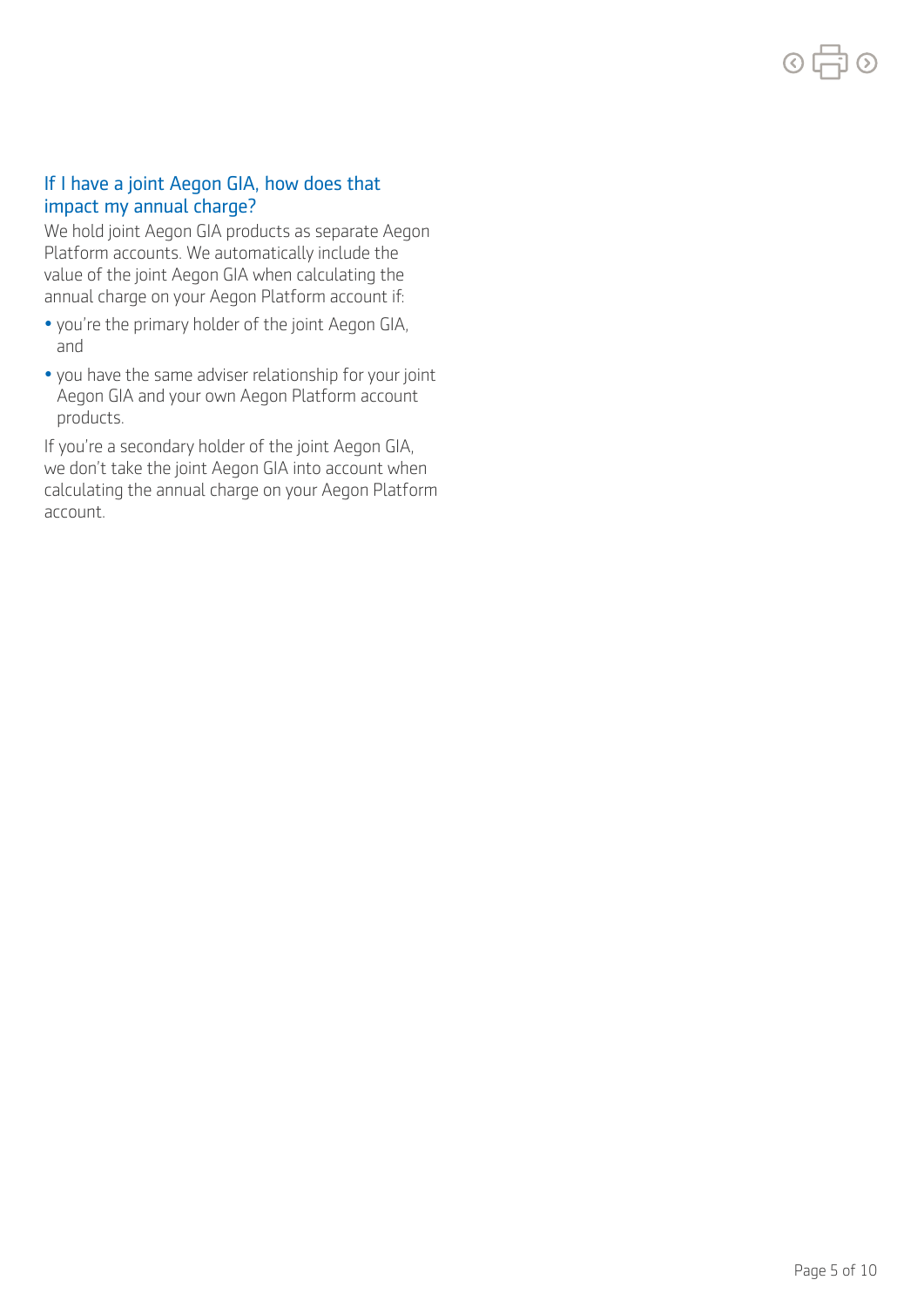

# Section 2 – Investment charges

# Investment charge

# What's the investment charge?

This is the charge the investment manager<sup>1</sup> takes to cover the cost of managing your investments available through your Aegon Platform account.

1 Investment managers (also known as investment providers) manage and provide the diferent investment options available through the Aegon Platform.

# How much is the investment charge?

The charge varies from investment to investment. This means the amount you'll pay depends on the investments you select.

You'll pay the fund's ongoing investment charge as shown on the fund's Key Investor Information Document (KIID) or fund factsheet. You can find out the investments available and how much they cost on our website.

### How and when is the charge taken?

The investment charge is calculated daily and the charge is either taken directly from the investment or is taken into account in the fund's investment price, so you won't see it as a separate charge on your account.

For example, if an investment has an annual charge of 0.20% then each day 1/365th of 0.20% (i.e. 0.00055%) would be calculated as a percentage of the investments held with the investment manager and taken to cover the investment charge.

Please note, if your fund charge increases we'll write to let you know. If it reduces we won't write to you.

# Rebates

Some investments provide a portion of the investment charge back in the form of a rebate. We'll invest any rebates of £1 or more received in the same product, by buying new units in the investment with the highest value. Rebates of less than £1 are paid into the cash facility.

Rebates from funds held in an Aegon General Investment Account will be paid net of basic rate income tax.

Depending on your individual circumstances you may be able to reclaim this tax from the HM Revenue and Customs (HMRC), or be liable for additional tax. Rebates from funds held in an Aegon ISA or an Aegon JISA are paid in full without any tax being deducted. Please speak to an adviser for further information.

The tax treatment depends on your individual circumstances and may be subject to change in future. This information is based on our understanding of current taxation law and HMRC practice which may change.

# Discretionary fund manager charge

# What is a discretionary fund manager (DFM)?

A DFM is a specialist investment manager who you authorise to change the mix of investments you hold on your behalf, without them needing to gain your consent for each change they make.

# Will I have to pay a DFM charge?

You'll only be charged a DFM charge if you decide to use a DFM. You'll need an adviser to do this.

### How much is the charge?

The charge is a percentage of the value of the investments in your product managed by that DFM. The percentage charged by different DFMs will vary. Your adviser can explain how much you can expect to pay.

# How often is the charge taken?

The charge is taken monthly.

# How is the charge calculated?

The charge is calculated using the value of the investment managed by the DFM on the last business day of the month. We'll pay the charge on your behalf on or around the first business day of the following month. For more details please refer to your illustration, or speak to your adviser.

#### How do we take the charge?

We follow the process below to take the charge;

- We take the DFM charge from cash in the cash facility.
- If there isn't enough cash available, we sell from your chosen investment.
- If you haven't selected an investment, or there's an insufficient amount available in your chosen investment, we sell any remaining balance required from the largest investment available to the smallest to cover the charges. This means there may be a delay in us taking the charge whilst we wait on the money.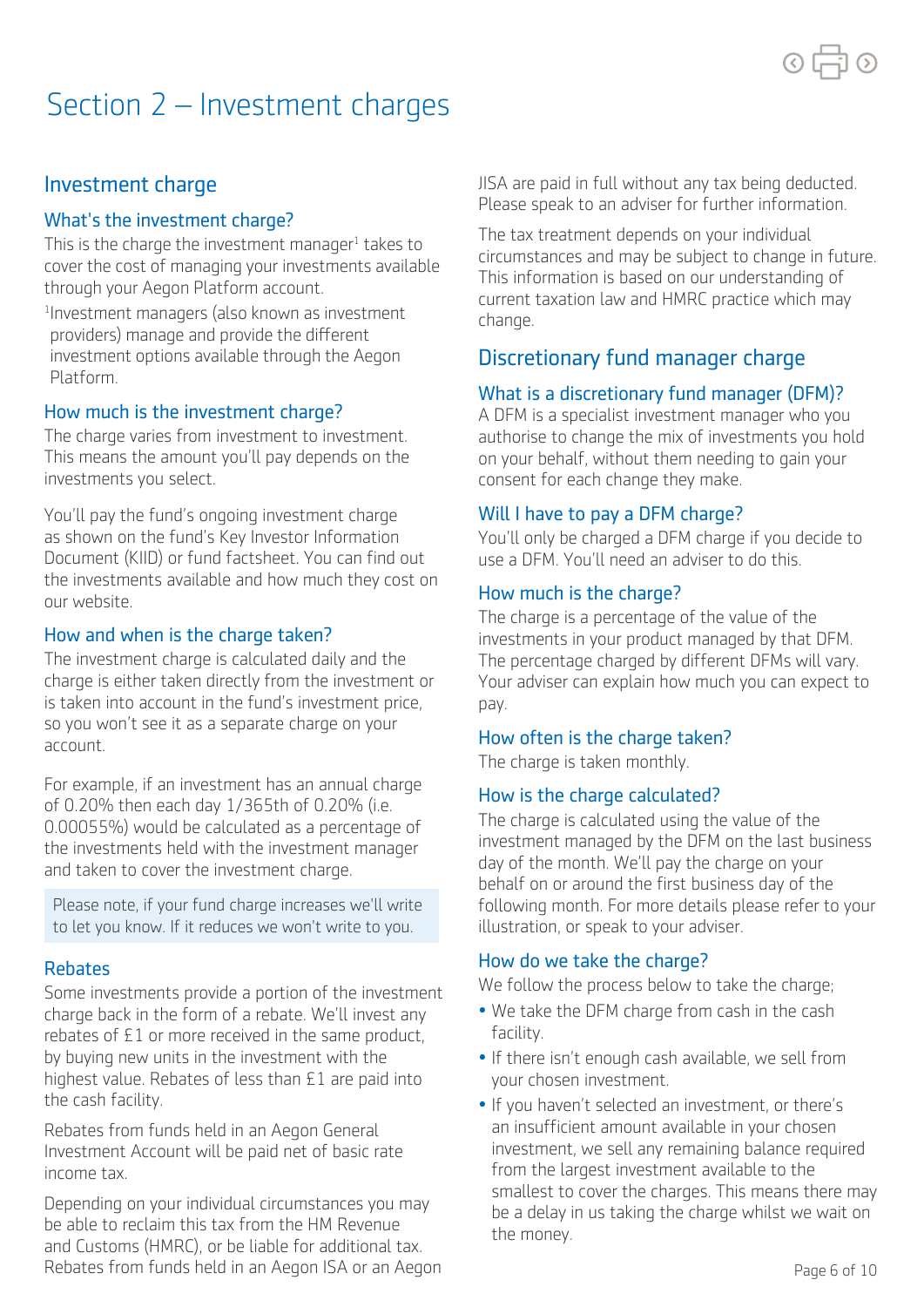

# Other investment charge

#### Stockbroker fee

#### What's a stockbroker fee?

 This is a dealing fee that applies to every purchase or sale of equities or investment trusts. It isn't triggered by changes in value.

#### How much is it?

It's a flat fee of £15.00.

#### Will I be charged a stockbroker fee?

 You'll only be charged if you buy or sell equities or investment trusts. You'll need an adviser to do this.

#### How is the fee taken?

 enough money in your cash facility; We'll take the fee from your cash facility. If there isn't

- • on purchases we'll deduct the fee from the cash provided for the purchase, and
- • on sales we'll deduct the fee from the sale proceeds.

You can find out how the cash facility works in part 1 of your key features document.

# Aggregated stockbroker fee

#### What's an aggregated stockbroker fee?

 purchase or full sale of exchange traded funds (ETFs). This is a dealing fee that applies to every new It isn't triggered by changes in value.

#### How much is it?

It's a flat rate of £10.00.

#### Will I be charged an aggregated stockbroker fee?

 need an adviser to do this. You'll only be charged if you buy or sell ETFs. You'll

#### How is the fee taken?

 enough money in your cash facility; We'll take the fee from your cash facility. If there isn't

- • on purchases we'll take the fee the next time cash is available in the cash facility, and
- • on sales we'll deduct the fee from the sale proceeds.

You can find out how the cash facility works in part 1 of your key features document.

#### Other dealing related charges

#### Stamp duty

 Stamp duty will apply to company share and investment trust transactions.

#### Panel of Takeovers and Mergers (PTM) levy

A £1 PTM levy is charged for company share transactions over £10,000.

#### Investment entry and exit charges

Investment entry and exit charges may also apply. Please refer to your Key Investor Information Documents, fund factsheets and key features documents for details.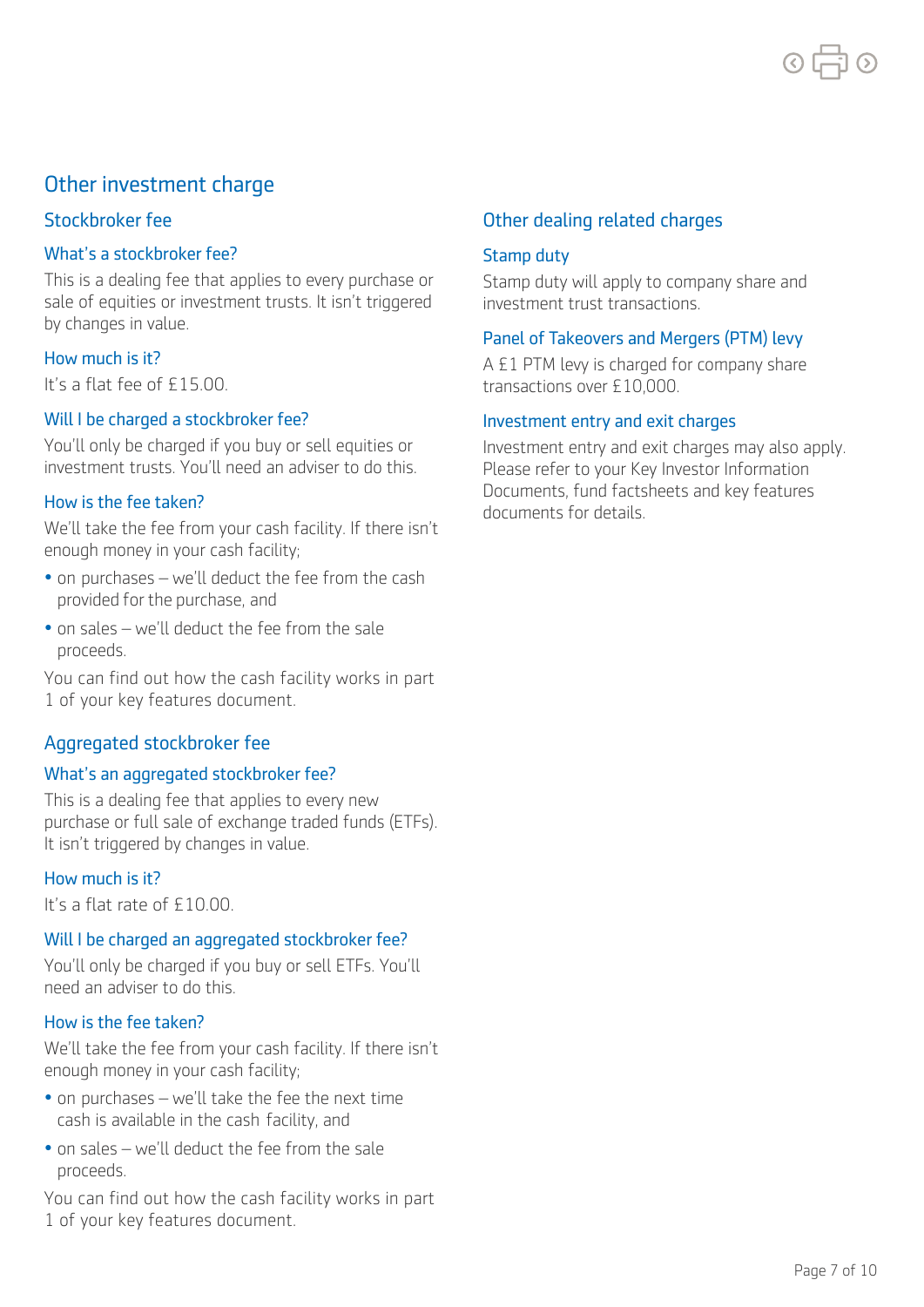# Section 3 – Paying an adviser through the Aegon Platform

If you have an adviser, you'll agree a fee for the advice and/or service you receive from them. Adviser charges will be clearly shown on your illustration. If you want to, you can pay this fee from your Aegon Platform account.

If you agree to add an adviser charge at a later date, your adviser will provide you with the information to show how these will impact your Aegon Platform account.

# Options for paying your adviser through your Aegon Platform account

How you pay your adviser depends on whether or not you're receiving advice. Your options:

| Adviser provides advice                                                                              | Adviser doesn't provide<br>advice                               |  |
|------------------------------------------------------------------------------------------------------|-----------------------------------------------------------------|--|
| Initial adviser charge<br>(this is usually a one-off<br>amount taken from the<br>initial investment) | Service charge (a regular<br>amount taken from your<br>product) |  |
| Ongoing adviser charge<br>(OAC) (a regular amount<br>taken from your prod-<br>uct)                   |                                                                 |  |
| Ad hoc adviser charge<br>(this is a single lump-<br>sum payment)                                     |                                                                 |  |

# Paying initial adviser charges

The payment options available depend on the type of contribution you make. These can be;

- single contributions or transfer payments, or
- regular contributions.

Your adviser will confirm if VAT applies.

# Single contributions or transfer payments

An initial adviser charge would be taken from the cash facility of your product. You can agree to pay your adviser a specific monetary amount, or a percentage of the single contribution and/or transfer payment amount. Please see the 'Charges' section in your key features for more information on how we take your charges.

# Worked example – percentage of your single contribution

If you want to pay a single contribution of £20,000 into your Aegon ISA, and you agree to pay your adviser 1% of the contribution amount, the charge would be £200.

If you have an Aegon ISA, you have two ways to pay your adviser:

- you can pay the charge from your Aegon ISA, or
- you can pay the charge from your Aegon GIA. (This helps maximise the amount invested into your Aegon ISA, by avoiding charges eating into your tax advantaged ISA savings. Please see the 'Charges' section of the key features for more information on how this works.)

| <b>Step</b>                                           | You pay the<br>charge from<br>your ISA                                      | You pay the<br>charge from<br>your GIA                                                                                                 |
|-------------------------------------------------------|-----------------------------------------------------------------------------|----------------------------------------------------------------------------------------------------------------------------------------|
| ISA contribu-<br>tion amount                          | £20,000                                                                     | £20,000                                                                                                                                |
| Initial adviser<br>charge agreed<br>with your adviser | $1\%$                                                                       | $1\%$                                                                                                                                  |
| Initial adviser<br>charge due                         | £200                                                                        | £200                                                                                                                                   |
| Your payment<br>to us                                 | £20,000<br>We pay £20,000<br>into the cash<br>facility of your<br>Aegon ISA | £20,200<br>We pay £20,000<br>into the cash<br>facility of your<br>Aegon ISA and<br>£200 into the<br>cash facility of<br>your Aegon GIA |
| Payment to your<br>adviser                            | £200 from the<br>cash facility of<br>your Aegon ISA                         | £200 from the<br>cash facility of<br>your Aegon GIA                                                                                    |
| Balance invested<br>in your Aegon<br><b>ISA</b>       | £19,800                                                                     | £20,000 (£0 in<br>your Aegon GIA)                                                                                                      |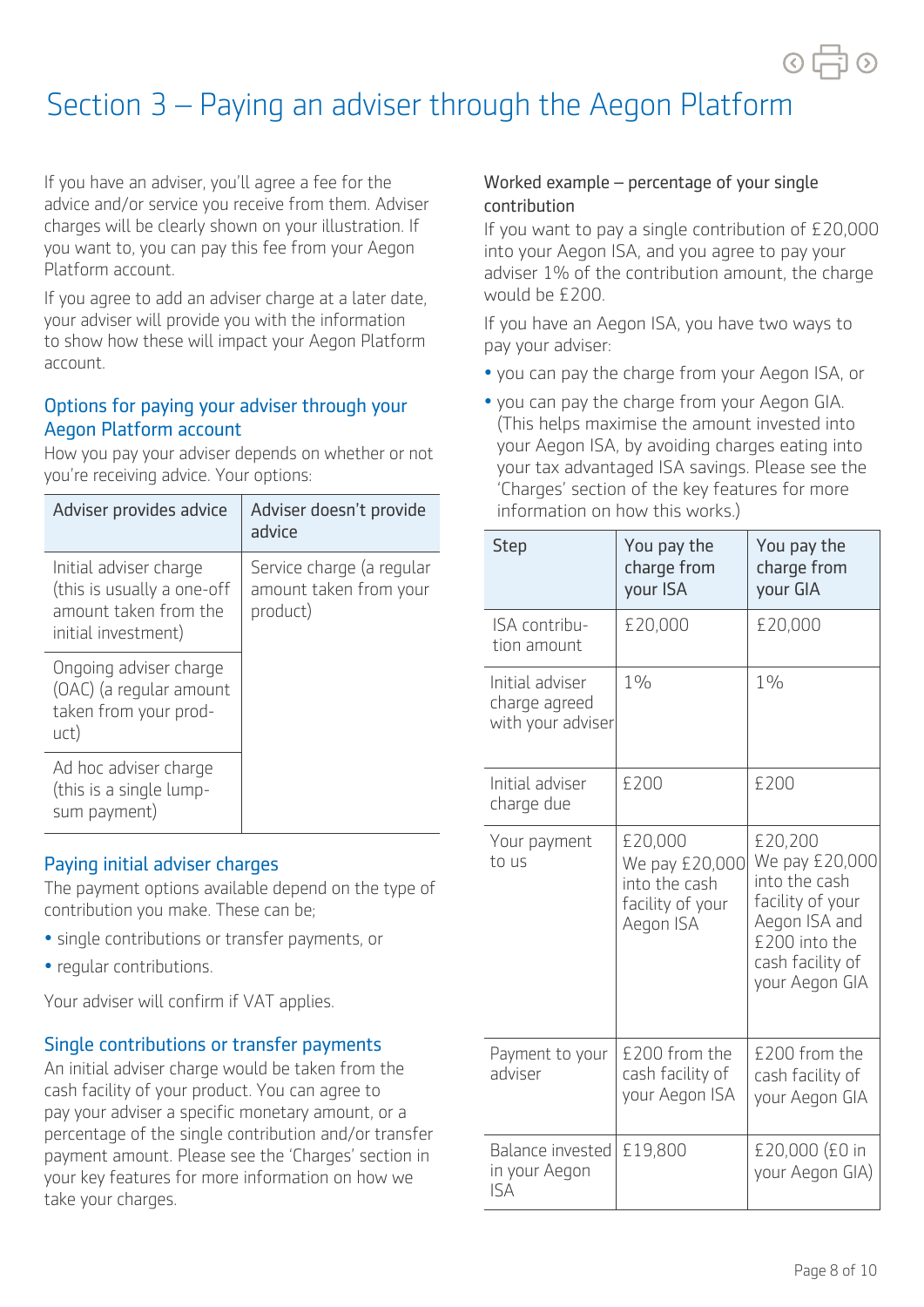# Regular contributions

You can choose to pay your adviser an initial adviser charge when you start paying in regular contributions.

If you do this, you can pay your adviser an initial adviser charge over a period of up to 36 months. The payment can be up to 100% of the monthly contribution being set up. Please note that we'll continue making payment for the agreed term, even if you stop paying in contributions.

It's important to understand how we manage initial adviser charge payments. We'll deduct the agreed initial adviser charge amount from your product's cash facility on or around the first business day of each month for the agreed term. Stopping or changing the regular contribution amount won't change the initial adviser charge amount or the agreed term.

### How do we take the initial adviser charge?

We follow the process below to take the charge;

- We take the charge from the cash in the cash facility.
- If there isn't enough cash available, we sell from your chosen investment.
- If you haven't selected an investment, or there's an insufficient amount available in your chosen investment, we sell any remaining balance required from the largest investment available to the smallest to cover the charge.

You can find out how the cash facility works in part 1 of your key features document.

We won't pay the charge if we can't raise enough money from selling investments. It will remain unpaid until sufficient cash becomes available. Please note that you may still be liable to pay your adviser, even if we can't take it from your product.

Please see part 1 of your key features document for more information on how the cash facility works.

#### A worked example

You want to pay in regular contributions of £500 each month to your Aegon GIA, and you agree to pay your adviser £240 over a 24 month period. The payments will work as shown below:

| <b>Step</b>                                                  | Value                                                                                                                                                                                                                                       |
|--------------------------------------------------------------|---------------------------------------------------------------------------------------------------------------------------------------------------------------------------------------------------------------------------------------------|
| Your initial regular<br>monthly contribution                 | £500                                                                                                                                                                                                                                        |
| The initial adviser charge<br>agreed with your adviser<br>is | £240 over a 24 month<br>period.                                                                                                                                                                                                             |
| The payments to your<br>adviser                              | We'll take £10 per<br>month for 24 months.<br>Assuming there's<br>enough cash in the GIA's<br>cash facility each month<br>to pay the charge, we'll<br>deduct 24 payments of<br>£10 on or around the<br>first business day of<br>each month. |

# Paying ongoing adviser charges and service charges

You may have agreed to pay your adviser an adviser charge, or a service charge on an ongoing basis. If this is the case, you can pay for this from the appropriate product(s) on your Aegon Platform account.

You'll find details of the payment option agreed with your adviser and their rates in your illustration. Please contact your adviser if you have any questions regarding this charge.

# Ongoing adviser charge

You and your adviser should agree the level and method of payment – this can be changed in the future. Your adviser will also confirm if VAT applies. The payment options are below:

| Payment option                                                  | Payment frequency |
|-----------------------------------------------------------------|-------------------|
| A fixed amount of money                                         | Monthly           |
| A fixed percentage<br>of the value of the<br>product            | Monthly           |
| A tiered percentage <sup>2</sup> of<br>the value of the product | Monthly           |

 $2$ Tiered percentage  $-$  a percentage charge based on the value of your investments that generally reduces as the value of your investments grows above certain levels as defined by your adviser. Page 9 of 10